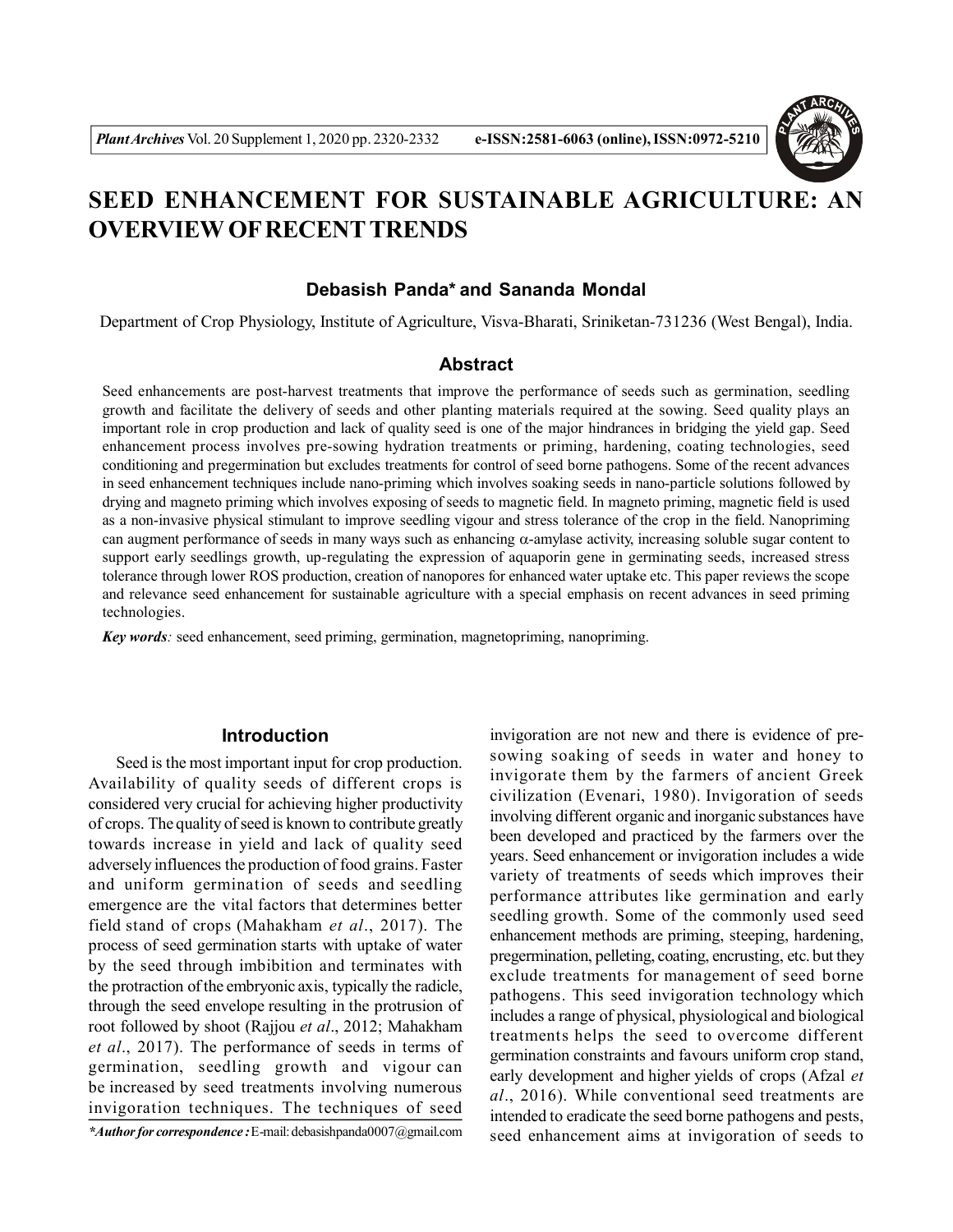improve germination and seedling growth. Priming is a technique of seed enhancement which partially hydrates seeds in the solution of natural or synthetic compounds under specific environment till the pre-germinative metabolism are initiated without emergence of radicle (Mahakham *et al*., 2017; Ibrahim, 2016). Seed priming is known to enhance germination, seedling establishment and yield of crops. Though a number of priming agents of diverse nature are used for priming of seeds, the effectiveness of the priming solution which varies from crop to crop depends on the optimization and suitability of priming agents. There is a growing need to find out newer priming agents as well as technologies to enhance seed germination and seedling growth of various crop plants. Magnetopriming and nano-priming are some of the recent advances in seed enhancement technology involving nonconventional and eco-friendly means. Green nano-particles, which can be developed through bioreduction of metal ions through plant extracts, are economical, eco-friendly, non-toxic and biocompatible for agricultural use. Agriculture is the main stay of majority of human populace around the world. This age-old practice is a fundamental operation required for the survival of mankind on earth. Rapid expansion of human population and technological advancement has gradually turned agriculture to more exploitative and exhausting natural resources with a concomitant degradation of environment (Poddar *et al*., 2018). Sustainable agriculture involves the effective management of resources for agriculture to satisfy changing human needs while maintaining or enhancing the quality of the environment and conserving natural resources (CGIAR, 1978; Panda *et al*., 2012). Seed enhancement which involves improvement of performance of seeds through different treatments can improve germination, seedling vigour and yield of crops as well as induce biotic and abiotic stress tolerance in plants reducing the over dependence on

## **Seed priming**

Seed priming is one of the most important physiological seed enhancement method. It is a hydration treatment of seeds which involves controlled imbibition and induction of the pregerminative metabolism (activation), but radicle emergence is prevented (Kalaivani *et al*., 2010). The hydration treatment is withdrawn before desiccation tolerance of the seed is lost (Bose *et al*., 2018). Seeds can be primed by soaking seeds in solutions supplemented with plant hormones or beneficial microorganisms for a specific period of time (Araújo *et al*., 2016). The hydrated primed seeds can be reverted back to safe moisture content by drying for storage,

harmful chemicals such as pesticides and fungicides.

distribution and planting. Seed priming is an easy and effective technique to get speedy and uniform emergence, high seedling vigour and higher yields of crops. This controlled hydration technique stimulates metabolic processes during early phase of germination before protrusion of radicle (Araújo *et al*., 2016). Higher rate of germination of primed seeds primarily happens because of reduction in the lag time of imbibition (Araújo *et al*., 2016), enzymatic activation, accumulation of germination enhancing metabolites (Hussain *et al*., 2015), metabolic repair during imbibition and osmotic adjustment (Hussain *et al*. 2016). The priming induces activation of cellular defense responses in plants, that imparts tolerance to subsequent exposure to environmental stresses (Jisha *et al*., 2013). Seed priming is also known to improve the germination of weak, damaged or aged seeds (Dragicevic *et al*., 2013). Seed priming can enhance germination and seedling establishment by curtailing dormancy, increasing desiccation tolerance and enhancing seedling growth resulting in better crop stands and yields. The positive effects of priming on the seeds are also attributed to the specific metabolic changes commencing inside the seed with onset of water uptake through imbibition (Bray, 1995). Subsequent rehydration of primed seeds during sowing triggers many cellular processes like *de novo* synthesis of proteins and nucleic acids and production of ATPs, accumulation of sterols and phospholipids, activation of antioxidant system and repair of DNA. Seeds are exposed to different environmental stresses during the developmental process, post-harvest period and germination in the field. These environmental stresses can damage different cellular biomolecules such as lipids, proteins and nucleic acids (Paparella *et al*., 2015). The repair mechanisms operational in primed seeds such as DNA repair plays a vital role preserving the seed vigour under adverse condition (Rajjou and Debeaujon, 2008). Proper repairing of DNA not only facilitates progression of cell cycle in the embryo cells but also replication of DNA (Ventura *et al*., 2012). DNA repair forms the major basis of pregerminative metabolism activated in the primed seeds with uptake of water and concurrent uncontrolled production of ROS. Most of the DNA repair pathways such as Base Excision Repair (BER), Nucleotide Excision Repair (NER) and Base and Nucleotide Excision Repair active during early phase of seed germination (imbibition) helps to maintain the genome integrity (Co´rdoba-Can˜ero *et al*., 2014). The activity of antioxidant enzymes such as Superoxide Dismutase (SOD, EC 1.15.1.1), Ascorbate Peroxidase (APX, EC 1.11.1.11), Catalase (CAT, EC 1.11.1.6) and Glutathione Reductase (GR, EC 1.8.1.7) are known to be enhanced during priming of seeds (Yao *et al*., 2012; Chen *et al*.,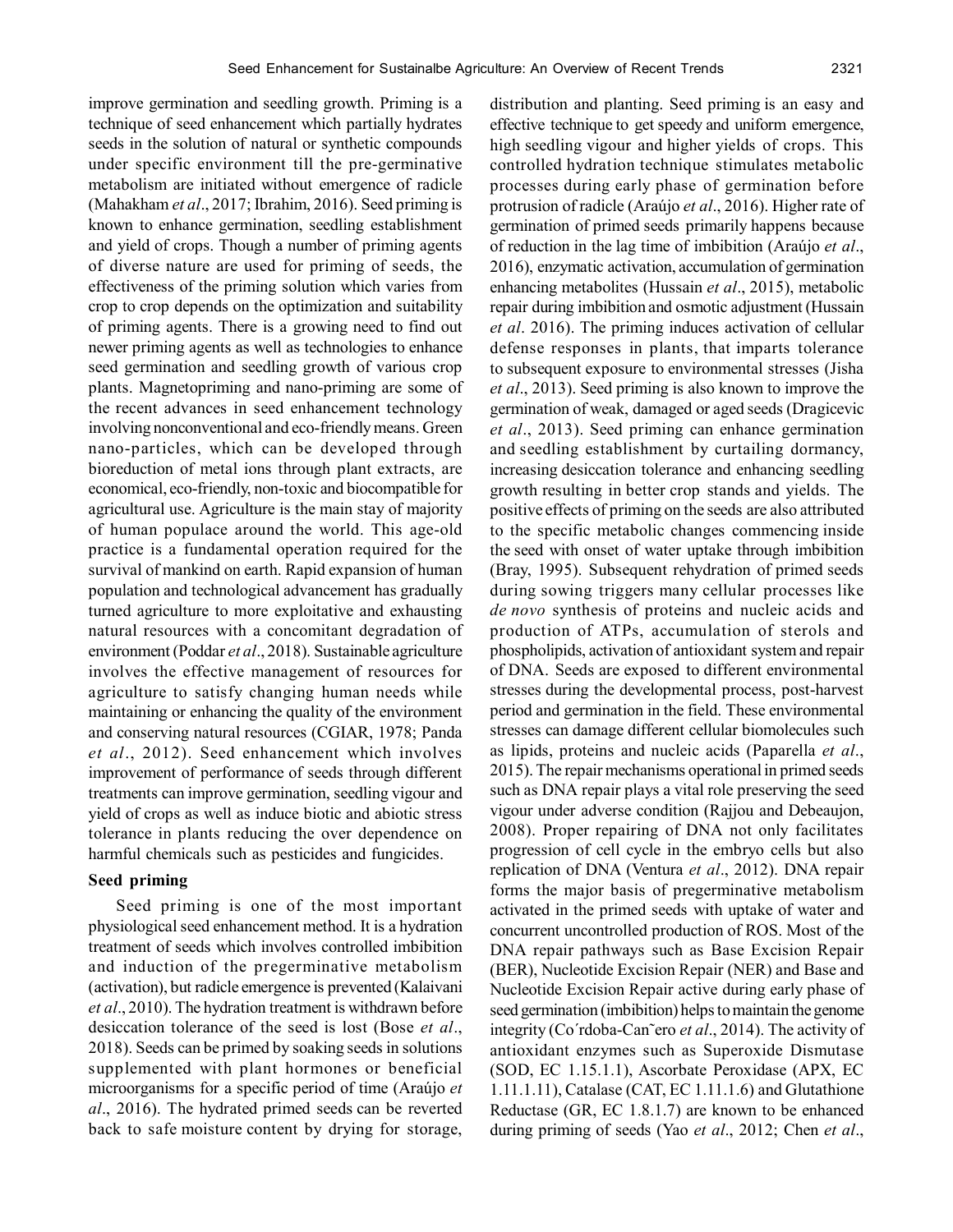2014). The priming protocol of different seeds can be optimised by studying the effect of priming agents on DNA repair mechanisms of seeds (Balestrazzi *et al*., 2015). Priming also decreases the storability of the seed and the primed seeds need cool storage temperatures. Prolonged treatment of seeds during priming may lead to increased oxidative injury to DNA irreversibly affecting the seed viability. Hence optimization of correct time of priming treatment is very important considering its critical role in seed enhancement and to prevent loss of viability due over soaking (Lutts *et al*., 2016). Some of the commonly used methods of seed priming are hydropriming, osmo-priming, hormonal-priming, halopriming, matrix priming and pregerminated seeds.

Hydropriming or drum priming is a method of priming of seeds through pre-soaking in water. This method involves continuous addition of a small amount of water to the seeds (Leubner, 2019). A drum is often used for this purpose and the water also can be applied by humid air (Leubner, 2019). On-farm steeping is a low cost and useful hydropriming technique that is practiced by incubating seeds of cereals and legumes for a short span of time in warm water (Leubner, 2019). This method of seed priming helps the crop to cope with abiotic stresses faced by the crops in the field (ICAR, 2011; Leubner, 2019).

Osmopriming (osmo-conditioning) is the method of seed priming technique in which the seeds are incubated in well aerated solutions with low water potential followed by washing and drying (Leubner, 2019). Osmolytes such as mannitol, polyethylene glycol (PEG) or potassium chloride (KCl) are used to make solutions with lower water potential. Preconditioning through osmolyte priming invigorates the seeds resulting in uniform and higher vigour and field emergence leading to better crop stand (ICAR, 2011; Leubner, 2019). Halopriming is done by soaking the seeds in osmotic solutions such as Sodium chloride (NaCl), Potassium nitrate  $(KNO<sub>3</sub>)$  and Potassium chloride (KCl).

Hormonal-priming involves soaking of seeds in different solutions of phytohormones and plant growth regulators such as auxins (IAA, IBA,  $\alpha$ -NAA), gibberellins, cytokinin, brassinosteroid, abscisic acid etc. Priming with Gibberellins  $(GA_3)$  has been found to help in overcoming seed dormancy and enhance germination and early seedling growth of cereals (Karssen *et al*., 1989).

Matrix priming or matriconditioning is done through the incubation of seeds in moist solid, insoluble matrices like vermiculite, cross-linked extremely waterabsorbent polymers and diatomaceous earth (Khan *et* *al.*, 1990). However this method involves a process of slow imbibition.

Use of pregerminated seeds is another method of seed enhancement, which is possible in a few crop species. In contrast to normal priming, seeds are allowed to have radicle protrusion (Leubner, 2019). This technology involves soaking of seeds till the physical process of germination is initiated followed by planting of the wet seeds whereas priming involves seed soaking for short period followed by drying and subsequent storage of seeds (Leubner, 2019). Fast and uniform germination and seedling growth is possible through the use of pregerminated seeds.

The seeds hydrated by primed are dried back to optimum moisture content suitable of safe storage. The primed seed usually perform better in stressful conditions than non-primed seeds. Priming not only enhances general invigoration of seeds but also helps in overcoming many seed limitations such as post-harvest dormancy, photo-dormancy and thermo-dormancy.

On-farm seed priming in another method of priming in which farmers can prime their own seed by pre-sowing on-farm soaking of seeds by knowing the safe limits or maximum duration of time for the seeds can be soaked. Soaking of seeds beyond safe limits could lead to damage of the seed and young seedling. These safe limits are determined for each variety so that germination will not continue once seeds are removed from the water. In this method the seeds are generally soaked overnight (8-10 hours) by the farmers followed by surface drying and immediate sowing. However, some seeds like rice and maize require more soaking period (up to 16-18 h.) for better performance (Harris, 2004). This method of seed priming is known very effective in increasing yields of most of the cereals and legumes (Harris, 2004). On-farm seed priming is an indigenous technical knowledge known to farmers since ages. The farmers of Malwa plateau, Madhya Pradesh and Odisha had been practising it since long (ICAR, 2011).

Primed seed can germinate after getting additional moisture from the soil after sowing. Usually the seeds are primed by soaking the seeds overnight and surface dried before sowing next day. The primed seeds appear to be slightly swollen and weighs more than the nonprimed seeds. However, these seeds can be treated in the same way during sowing. The primed seeds can be surface dried and can be stored for some time to avoid unfavourable weather condition such as heavy rain and can perform better than non primed seeds when sown latter (ICAR, 2011).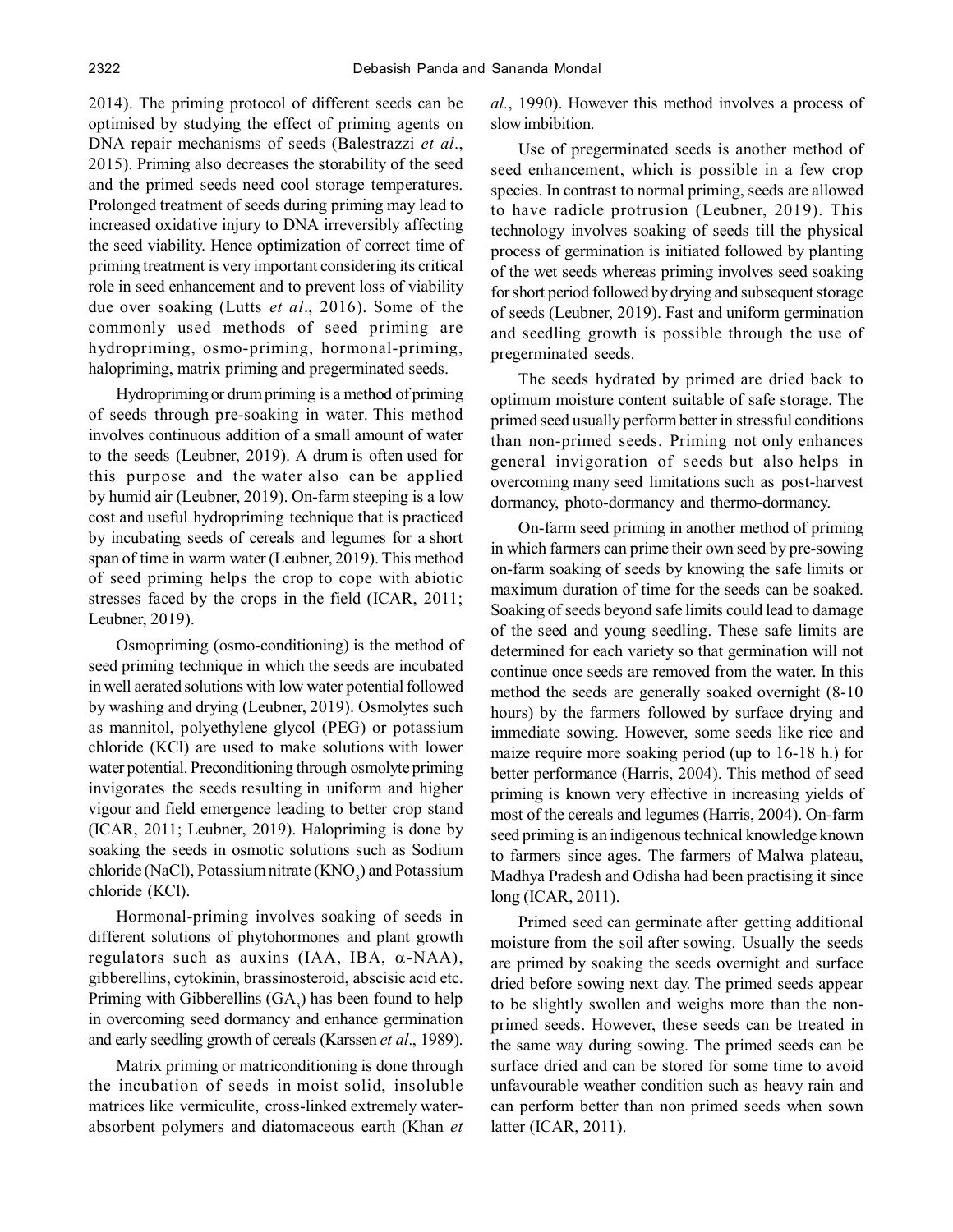| <b>Species</b>                                  | <b>Nanoparticles</b>                                                                                                                        | <b>Effects described</b>                                                                                                                                                                                                                                                                                                                                                                                                                                                                                                                                                                                                                                                                                                                                                                                                                                                                                                                                                                                                                                                                                                                                                                                                                                                                                                                                                                                                         | Reference     |
|-------------------------------------------------|---------------------------------------------------------------------------------------------------------------------------------------------|----------------------------------------------------------------------------------------------------------------------------------------------------------------------------------------------------------------------------------------------------------------------------------------------------------------------------------------------------------------------------------------------------------------------------------------------------------------------------------------------------------------------------------------------------------------------------------------------------------------------------------------------------------------------------------------------------------------------------------------------------------------------------------------------------------------------------------------------------------------------------------------------------------------------------------------------------------------------------------------------------------------------------------------------------------------------------------------------------------------------------------------------------------------------------------------------------------------------------------------------------------------------------------------------------------------------------------------------------------------------------------------------------------------------------------|---------------|
|                                                 |                                                                                                                                             | Nano priming of seeds with multi-walled carbon                                                                                                                                                                                                                                                                                                                                                                                                                                                                                                                                                                                                                                                                                                                                                                                                                                                                                                                                                                                                                                                                                                                                                                                                                                                                                                                                                                                   | Rahimi        |
| Alnus subcordata                                | $100$ mg/l                                                                                                                                  | nanotubes (MWCNTs) enhanced seed germination                                                                                                                                                                                                                                                                                                                                                                                                                                                                                                                                                                                                                                                                                                                                                                                                                                                                                                                                                                                                                                                                                                                                                                                                                                                                                                                                                                                     | et al.,       |
|                                                 |                                                                                                                                             | and drought stress tolerance                                                                                                                                                                                                                                                                                                                                                                                                                                                                                                                                                                                                                                                                                                                                                                                                                                                                                                                                                                                                                                                                                                                                                                                                                                                                                                                                                                                                     | 2016          |
|                                                 |                                                                                                                                             | Silver nanoparticles (SNPs) enhanced germination                                                                                                                                                                                                                                                                                                                                                                                                                                                                                                                                                                                                                                                                                                                                                                                                                                                                                                                                                                                                                                                                                                                                                                                                                                                                                                                                                                                 | Savithramma   |
| Boswellia ovalifoliolata                        |                                                                                                                                             | and seedling growth                                                                                                                                                                                                                                                                                                                                                                                                                                                                                                                                                                                                                                                                                                                                                                                                                                                                                                                                                                                                                                                                                                                                                                                                                                                                                                                                                                                                              | et al., 2012  |
| Triticum aestivum L.                            | 50ppm                                                                                                                                       |                                                                                                                                                                                                                                                                                                                                                                                                                                                                                                                                                                                                                                                                                                                                                                                                                                                                                                                                                                                                                                                                                                                                                                                                                                                                                                                                                                                                                                  | Rawat         |
|                                                 |                                                                                                                                             | seed germination and seedling growth of wheat.                                                                                                                                                                                                                                                                                                                                                                                                                                                                                                                                                                                                                                                                                                                                                                                                                                                                                                                                                                                                                                                                                                                                                                                                                                                                                                                                                                                   | et al., 2018  |
|                                                 |                                                                                                                                             | Nanopriming with silver nanoparticles (AgNPs),                                                                                                                                                                                                                                                                                                                                                                                                                                                                                                                                                                                                                                                                                                                                                                                                                                                                                                                                                                                                                                                                                                                                                                                                                                                                                                                                                                                   | Acharya       |
| Alum cepa L.                                    |                                                                                                                                             | gold nanoparticles (AuNPs) had a significant impact                                                                                                                                                                                                                                                                                                                                                                                                                                                                                                                                                                                                                                                                                                                                                                                                                                                                                                                                                                                                                                                                                                                                                                                                                                                                                                                                                                              | et al.,       |
|                                                 |                                                                                                                                             | in seed germination, growth, quality and yield                                                                                                                                                                                                                                                                                                                                                                                                                                                                                                                                                                                                                                                                                                                                                                                                                                                                                                                                                                                                                                                                                                                                                                                                                                                                                                                                                                                   | 2017          |
|                                                 | $30 \text{ mg}$                                                                                                                             |                                                                                                                                                                                                                                                                                                                                                                                                                                                                                                                                                                                                                                                                                                                                                                                                                                                                                                                                                                                                                                                                                                                                                                                                                                                                                                                                                                                                                                  | Yousefi       |
| Dodonaea viscosa L.                             | 150 and                                                                                                                                     | germination time, seedling growth,                                                                                                                                                                                                                                                                                                                                                                                                                                                                                                                                                                                                                                                                                                                                                                                                                                                                                                                                                                                                                                                                                                                                                                                                                                                                                                                                                                                               | et al.,       |
|                                                 | $100$ mg/l                                                                                                                                  | (ii) increased drought tolerance                                                                                                                                                                                                                                                                                                                                                                                                                                                                                                                                                                                                                                                                                                                                                                                                                                                                                                                                                                                                                                                                                                                                                                                                                                                                                                                                                                                                 | 2017          |
| Oryza sativa L.                                 | 5 and                                                                                                                                       |                                                                                                                                                                                                                                                                                                                                                                                                                                                                                                                                                                                                                                                                                                                                                                                                                                                                                                                                                                                                                                                                                                                                                                                                                                                                                                                                                                                                                                  | Mahakham      |
|                                                 | 10 ppm                                                                                                                                      | improved germination parameters and seedling vigor                                                                                                                                                                                                                                                                                                                                                                                                                                                                                                                                                                                                                                                                                                                                                                                                                                                                                                                                                                                                                                                                                                                                                                                                                                                                                                                                                                               | et al., 2017  |
|                                                 | 25 ppm                                                                                                                                      |                                                                                                                                                                                                                                                                                                                                                                                                                                                                                                                                                                                                                                                                                                                                                                                                                                                                                                                                                                                                                                                                                                                                                                                                                                                                                                                                                                                                                                  | Raju          |
| Cajanus cajan L.                                |                                                                                                                                             | parameters such as germination percent, speed of                                                                                                                                                                                                                                                                                                                                                                                                                                                                                                                                                                                                                                                                                                                                                                                                                                                                                                                                                                                                                                                                                                                                                                                                                                                                                                                                                                                 | and Rai,      |
|                                                 |                                                                                                                                             |                                                                                                                                                                                                                                                                                                                                                                                                                                                                                                                                                                                                                                                                                                                                                                                                                                                                                                                                                                                                                                                                                                                                                                                                                                                                                                                                                                                                                                  | 2017          |
| Petroselinum crispum                            | $30$ mg/ml                                                                                                                                  |                                                                                                                                                                                                                                                                                                                                                                                                                                                                                                                                                                                                                                                                                                                                                                                                                                                                                                                                                                                                                                                                                                                                                                                                                                                                                                                                                                                                                                  | Dehkourdi and |
|                                                 |                                                                                                                                             |                                                                                                                                                                                                                                                                                                                                                                                                                                                                                                                                                                                                                                                                                                                                                                                                                                                                                                                                                                                                                                                                                                                                                                                                                                                                                                                                                                                                                                  | Mosavi,       |
|                                                 |                                                                                                                                             |                                                                                                                                                                                                                                                                                                                                                                                                                                                                                                                                                                                                                                                                                                                                                                                                                                                                                                                                                                                                                                                                                                                                                                                                                                                                                                                                                                                                                                  | 2013          |
| Triticum aestivum                               | (NPs) applied<br>$30 \mu g/ml$<br>$0.02\%$<br>$20 \,\mathrm{mg/L}$<br>20, 40, 80<br>and $160$ mg/L<br>300, 600, 900,<br>$1200 \text{ mg/L}$ |                                                                                                                                                                                                                                                                                                                                                                                                                                                                                                                                                                                                                                                                                                                                                                                                                                                                                                                                                                                                                                                                                                                                                                                                                                                                                                                                                                                                                                  | Panyuta       |
|                                                 |                                                                                                                                             |                                                                                                                                                                                                                                                                                                                                                                                                                                                                                                                                                                                                                                                                                                                                                                                                                                                                                                                                                                                                                                                                                                                                                                                                                                                                                                                                                                                                                                  | et al., 2016  |
|                                                 |                                                                                                                                             |                                                                                                                                                                                                                                                                                                                                                                                                                                                                                                                                                                                                                                                                                                                                                                                                                                                                                                                                                                                                                                                                                                                                                                                                                                                                                                                                                                                                                                  |               |
| Spinacia oleracea                               |                                                                                                                                             |                                                                                                                                                                                                                                                                                                                                                                                                                                                                                                                                                                                                                                                                                                                                                                                                                                                                                                                                                                                                                                                                                                                                                                                                                                                                                                                                                                                                                                  | Srivastava    |
|                                                 |                                                                                                                                             |                                                                                                                                                                                                                                                                                                                                                                                                                                                                                                                                                                                                                                                                                                                                                                                                                                                                                                                                                                                                                                                                                                                                                                                                                                                                                                                                                                                                                                  | et al., 2014  |
|                                                 |                                                                                                                                             | TiO <sub>2</sub> , ZnO and chitosan nanoparticles enhanced<br>Priming with MWCNTs, (i) improved germination, mean<br>Priming with silver nanoparticles (AgNPs) significantly<br>Seed coating with Fe NPs improved germination<br>germination, seedling growth and vigour index<br>Nano-anatase (TiO <sub>2</sub> ) increased germination parameters,<br>seedling growth, vigor index and chlorophyll content<br>of seedlings<br>Seed treatment with metal nanoparticles (Zn, Ag, Fe, Mn<br>and Cu) improved the tolerance against eyespot of wheat<br>Seed treatment with iron pyrite (FeS <sub>2</sub> ) nanoparticles<br>resulted in a greater number of broader leaves, increased<br>biomass production and enhanced concentration of<br>Ca, Mn and Zn in the leaves.<br>Seed priming with Titanium oxide (TiO <sub>2</sub> ) nanoparticles<br>improved germination and seedling growth of green gram.<br>Germination seedling growth of aromatic rice cultivar<br>Gobindabhog was enhanced by priming with zero<br>valent iron (nZVI) nanoparticles<br>Seed priming with Iron oxide nanoparticles (Fe-NPs)<br>modulated the antioxidant potential and jasmonate<br>linked defences responses in watermelon seedlings<br>Seed priming with Silicon nanoparticles (SiNPs)<br>improved growth, yield and chlorophyll contents of<br>wheat and alleviated oxidative stress through<br>increased activity of antioxidant enzymes. |               |
| Vigna radiata L.                                |                                                                                                                                             |                                                                                                                                                                                                                                                                                                                                                                                                                                                                                                                                                                                                                                                                                                                                                                                                                                                                                                                                                                                                                                                                                                                                                                                                                                                                                                                                                                                                                                  | Maroufi       |
|                                                 |                                                                                                                                             |                                                                                                                                                                                                                                                                                                                                                                                                                                                                                                                                                                                                                                                                                                                                                                                                                                                                                                                                                                                                                                                                                                                                                                                                                                                                                                                                                                                                                                  | et al., 2011  |
|                                                 |                                                                                                                                             |                                                                                                                                                                                                                                                                                                                                                                                                                                                                                                                                                                                                                                                                                                                                                                                                                                                                                                                                                                                                                                                                                                                                                                                                                                                                                                                                                                                                                                  | Guha          |
| Oryza sativa L.                                 |                                                                                                                                             |                                                                                                                                                                                                                                                                                                                                                                                                                                                                                                                                                                                                                                                                                                                                                                                                                                                                                                                                                                                                                                                                                                                                                                                                                                                                                                                                                                                                                                  | et al.,       |
|                                                 |                                                                                                                                             |                                                                                                                                                                                                                                                                                                                                                                                                                                                                                                                                                                                                                                                                                                                                                                                                                                                                                                                                                                                                                                                                                                                                                                                                                                                                                                                                                                                                                                  | 2018          |
| Citrullus lanatus (Thunb.)<br>Matsum. and Nakai |                                                                                                                                             |                                                                                                                                                                                                                                                                                                                                                                                                                                                                                                                                                                                                                                                                                                                                                                                                                                                                                                                                                                                                                                                                                                                                                                                                                                                                                                                                                                                                                                  | Kasote        |
|                                                 |                                                                                                                                             |                                                                                                                                                                                                                                                                                                                                                                                                                                                                                                                                                                                                                                                                                                                                                                                                                                                                                                                                                                                                                                                                                                                                                                                                                                                                                                                                                                                                                                  | et al.,       |
|                                                 |                                                                                                                                             |                                                                                                                                                                                                                                                                                                                                                                                                                                                                                                                                                                                                                                                                                                                                                                                                                                                                                                                                                                                                                                                                                                                                                                                                                                                                                                                                                                                                                                  | 2019          |
| Triticum aestivum                               |                                                                                                                                             |                                                                                                                                                                                                                                                                                                                                                                                                                                                                                                                                                                                                                                                                                                                                                                                                                                                                                                                                                                                                                                                                                                                                                                                                                                                                                                                                                                                                                                  |               |
|                                                 |                                                                                                                                             |                                                                                                                                                                                                                                                                                                                                                                                                                                                                                                                                                                                                                                                                                                                                                                                                                                                                                                                                                                                                                                                                                                                                                                                                                                                                                                                                                                                                                                  | Hussain       |
|                                                 |                                                                                                                                             |                                                                                                                                                                                                                                                                                                                                                                                                                                                                                                                                                                                                                                                                                                                                                                                                                                                                                                                                                                                                                                                                                                                                                                                                                                                                                                                                                                                                                                  | et al., 2019  |
|                                                 |                                                                                                                                             |                                                                                                                                                                                                                                                                                                                                                                                                                                                                                                                                                                                                                                                                                                                                                                                                                                                                                                                                                                                                                                                                                                                                                                                                                                                                                                                                                                                                                                  |               |

**Table 1:** Summary of the effects of nanoparticles (NPs) on seed and seedling performance.

# **Nanopriming**

Nanotechnology, the technology involving manipulation of matters at nanoscale has immense potential in modern agriculture. This novel technology can transform modern agriculture and play a vital role in increasing productivity of crops. The use of various engineered nanoparticles (NPs) has become increasingly popular in past decade. Nanoparticles are incorporated into various agri-inputs such as pesticides, fertilizers and plant growth regulators

to enhance their efficiency and to promote sustainable agricultural practices. Some of the recently developed nanofertilizers, nanopesticides, nanosensors and nanoformulated plant growth regulators are examples of increasing use of this technology in agriculture (Mahakham *et al*., 2017). The use of several metal-based nanoparticles (NPs) such as silver nanoparticles (AgNPs), gold nanoparticles (AuNPs), iron nanoparticles (FeNPs and FeS<sub>2</sub>NPs), copper nanoparticles (CuNPs), titanium nanoparticles (TiO<sub>2</sub>NPs), Zinc nanoparticles (ZnNPs,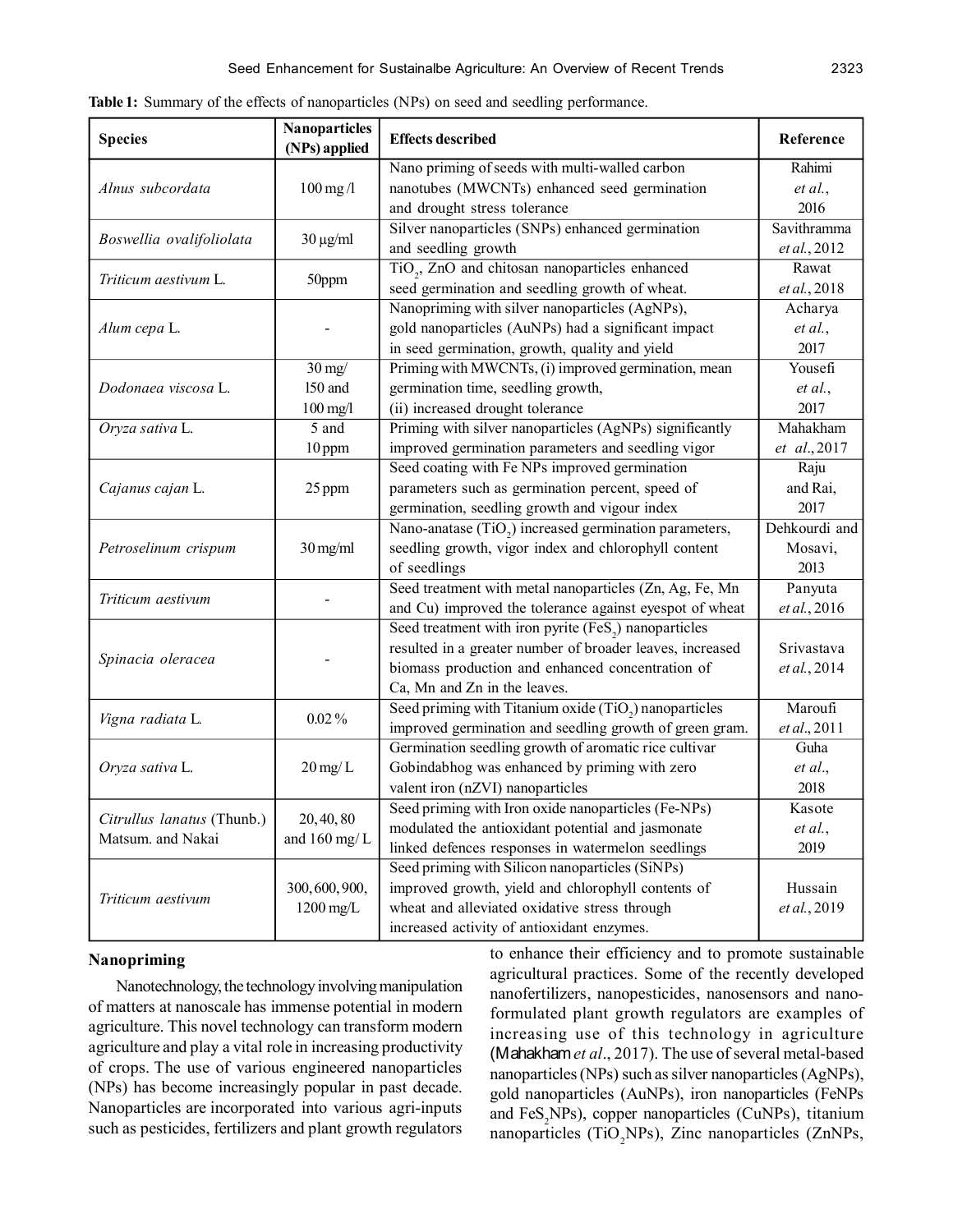ZnONPs and nZVI), cerium oxide nanoparticles (CeNPs) and carbon-based NPs such as fullerene and carbon nanotubes for seed pre-sowing seed treatment to promote germination, early seedling growth and environmental stress tolerance in some crop plants has become popular in recent years (Mahakham *et al*., 2017; Guha *et al*., 2018). Nano priming is a novel and innovative technique of improving germination, seedling vigour and growth, through the use of nanoparticles such as silver nanoparticles (AgNPs), gold nanoparticles (AuNPs), multi-walled carbon nanotubes (MWCNTs) and other nanoparticles for priming of the seeds (Table 1). Nanopriming can improve performance of seeds in different ways such as enhancing  $\alpha$ -amylase enzyme activity, increasing soluble sugar content to support seedlings growth, stimulating the upregulation of aquaporin genes in germinating seeds, increased stress tolerance through lower ROS production, formation of nanopores for increased water uptake, activating antioxidant systems in seeds, production of hydroxyl radicals for cell wall loosening and hastening hydrolysis of starch as a nanocatalyst (Mahakham *et al*., 2017). Seed priming with silver nano particles (AgNPs) accelerates seed germination and seedling growth by

enhancing the activity of amylase enzyme in rice seeds (Mahakham *et al*., 2017). Priming of seeds influences the imbibition of seeds greatly at early stage of germination process. Primed seeds absorb water faster than the unprimed control seeds. Nanopriming not only affects the water metabolism but also starch metabolism of rice seedling. The total soluble sugar content of seedlings is known to increase by nanopriming owing to increased hydrolysis of starch by  $\alpha$ -amylase. Nano-priming with AgNPs promotes dehydrogenase activity in rice seedlings, which is the indicator of vitality of seeds. Nano-priming with AgNPs is known to up regulate aquaporin gene expression in rice. The expression levels of aquaporin genes PIP 1;1 and PIP 1;2 increased by priming leading to high water uptake. Nano-priming is known to modulate the activity of antioxidant enzyme activity such as SOD and CAT. The process of nanopriming, possible mechanism of action and morpho-physiological effects on plant in presented in fig. 1.

However, the chemically synthesized nanoparticles are expensive, potentially harmful to the environment (Makarov *et al*., 2014) and not cost effective for agricultural use. Green nanoparticles can be produced



**Fig. 1:** Nanopriming: process, possible mechanism of action and morpho-physiological effects on plant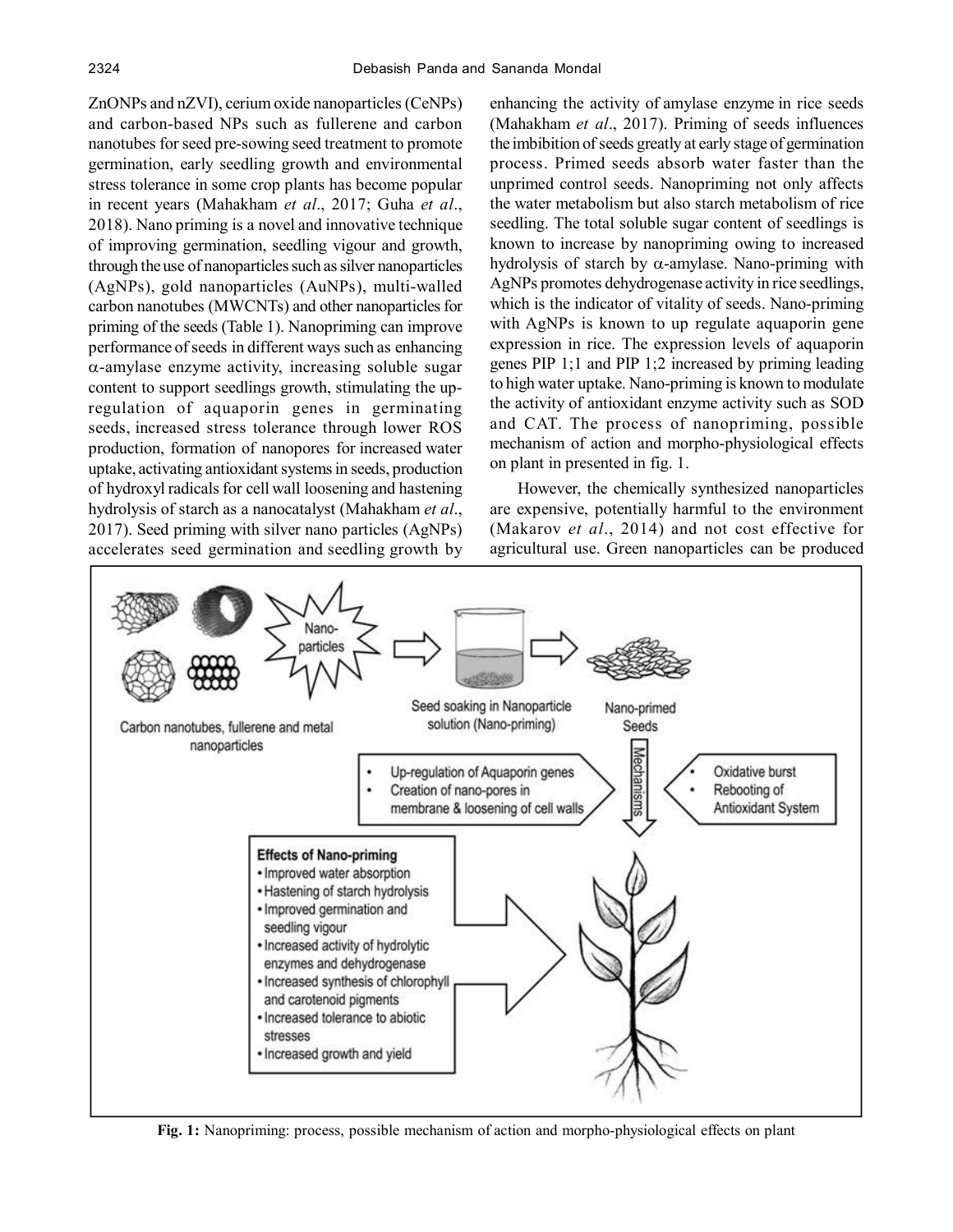| <b>Species</b>             | <b>Magnetic fields</b><br>(MFs) applied | <b>Effects described</b>                                          | Reference                 |
|----------------------------|-----------------------------------------|-------------------------------------------------------------------|---------------------------|
| Triticum                   | $30 \,\mathrm{mT}$                      | Enhanced antioxidative system of seedling under flooding          | Balakhnina                |
| aestivum                   |                                         | stress, but did not improve germination and seedling growth       | et al., 2015              |
| <b>Tagetes</b>             | $100 \,\mathrm{mT}$                     | Improved germination parameters, seedling vigour and              | Afzal                     |
| patula                     |                                         | promoted early growth, enhanced starch metabolism of seeds        | et al. 2012               |
| Vigna                      | 5 <sub>mT</sub>                         | Improved germination, and activity of $\alpha$ -amylase           | Reddy                     |
| radiata                    |                                         | enzyme in seeds                                                   | et al., 2012              |
| Cucumis                    |                                         | Improved germination parameters, seedling growth, water           | Bhardwaj                  |
| sativus                    | $200 \,\mathrm{mT}$                     | uptake, activity of hydrolytic enzymes and antioxidant            | et al.,                   |
|                            |                                         | enzymes in seeds                                                  | 2012                      |
| Zea mays                   | 100 and 200 mT                          | Improved seedling growth, relative water content, stomatal        |                           |
|                            |                                         | conductance, chlorophyll content and photosynthesis and           | Anand                     |
|                            |                                         | decreased levels of hydrogen peroxide and antioxidant             | et al., 2012              |
|                            |                                         | enzymes under moisture stress.                                    |                           |
|                            |                                         | Improved germination, seedling vigour and growth parameters,      | Shine                     |
| Glycine<br>max             | 200 and 150 mT                          | biomass accumulation, leaf area, photosynthetic efficiency,       | et al. 2011;              |
|                            |                                         | protein content of leaf. Improved performance index of            | Baby                      |
|                            |                                         | Photosystem II in leaves and light harvesting efficiency          | et al.,                   |
|                            |                                         | of leaves and biomass accumulation                                | 2011                      |
| Glycine                    | 10 and 100 Hz                           | Increased germination, fresh weight of shoots and roots, leaf     | Radhakrishnan             |
| max                        | 1500 nT PMFs                            | leaf area, plant height, total soluble sugar, total protein and   | and                       |
|                            |                                         | phenol content                                                    | Kumari, 2013              |
|                            |                                         | Increased germination and seedling vigour, growth and biomass     | Vashisth                  |
| Helianthus                 | 50 and<br>$200 \,\mathrm{mT}$           | production; Improved membrane integrity of seed coat;             | and                       |
| annuus                     |                                         | Increased the activity of enzymes such as alpha-amylase,          | Nagarajan,                |
|                            |                                         | dehydrogenase and protease in germinating seeds.                  | 2010                      |
| Lycopersicon               | $100$ and<br>$170 \,\mathrm{mT}$        | Improved crop growth parameters such as leaf area, dry weight     | De Souza                  |
| esculentum                 |                                         | and relative growth rates. Increased tolerance to biotic stresses | et al.,                   |
|                            |                                         | such as geminivirus and early blight                              | 2006                      |
| Vicia faba                 | 100 iT                                  | Improved growth of seedlings                                      | Rajendra                  |
|                            |                                         |                                                                   | et al., 2005<br>Celestino |
| Quercus                    | $50 - Hz$ of $15 - \mu T$               | Improved sprouting rate and seedling growth parameters            |                           |
| suber                      | Sinusoidal Magnetic                     | such as main shoot length, axillary shoot formation and           | et al.,                   |
|                            | Field (SMF)                             | seedling biomass                                                  | 2000<br>Anand             |
| Lycopersicon<br>esculentum | $100 \,\mathrm{mT}$                     | Improved germination and seedling vigour                          | et al., 2019              |
| Vigna                      | 10Hz, 50Hz, 100Hz                       |                                                                   | Nair                      |
| radiata                    | $of 1500 + 250nT$                       |                                                                   | et                        |
| (L)                        | Sinusoidal Magnetic                     | Increased calcium and total phosphorus content in the seeds       | al.,                      |
| Wilczek                    | Field (SMF)                             |                                                                   | 2018                      |
|                            |                                         | Increased root volume and surface area which enabled the crop     |                           |
| Cicer                      |                                         | to utilize higher moisture during the active growth period under  | Mirdha                    |
| arietinum L.               | $100 \,\mathrm{mT}$                     | moisture stress. Improved water use efficiency, biomass           | et al.,                   |
|                            |                                         | production and radiation use efficiency                           | 2016                      |
| Solanum                    | 75,150                                  | Reduced days of emergence and increased plant height and          | Yildiz                    |
| tuberosum                  | and 300mT                               | total chlorophyll content                                         | et al., 2017              |
| Lens culinaris             | 75,150                                  | Improved germination, seedling growth and total                   | Yildiz                    |
| Medik.                     | and 300mT                               | chlorophyll content                                               | et al., 2017              |
| Lathyrus                   | 75,150                                  | Improved germination, seedling growth, total                      | Yildiz                    |
| sativus L.                 | and 300mT                               | chlorophyll content                                               | et al., 2017              |

**Table 2:** Summary of the effects of magnetic fields (MFs) on seed and seedling performance.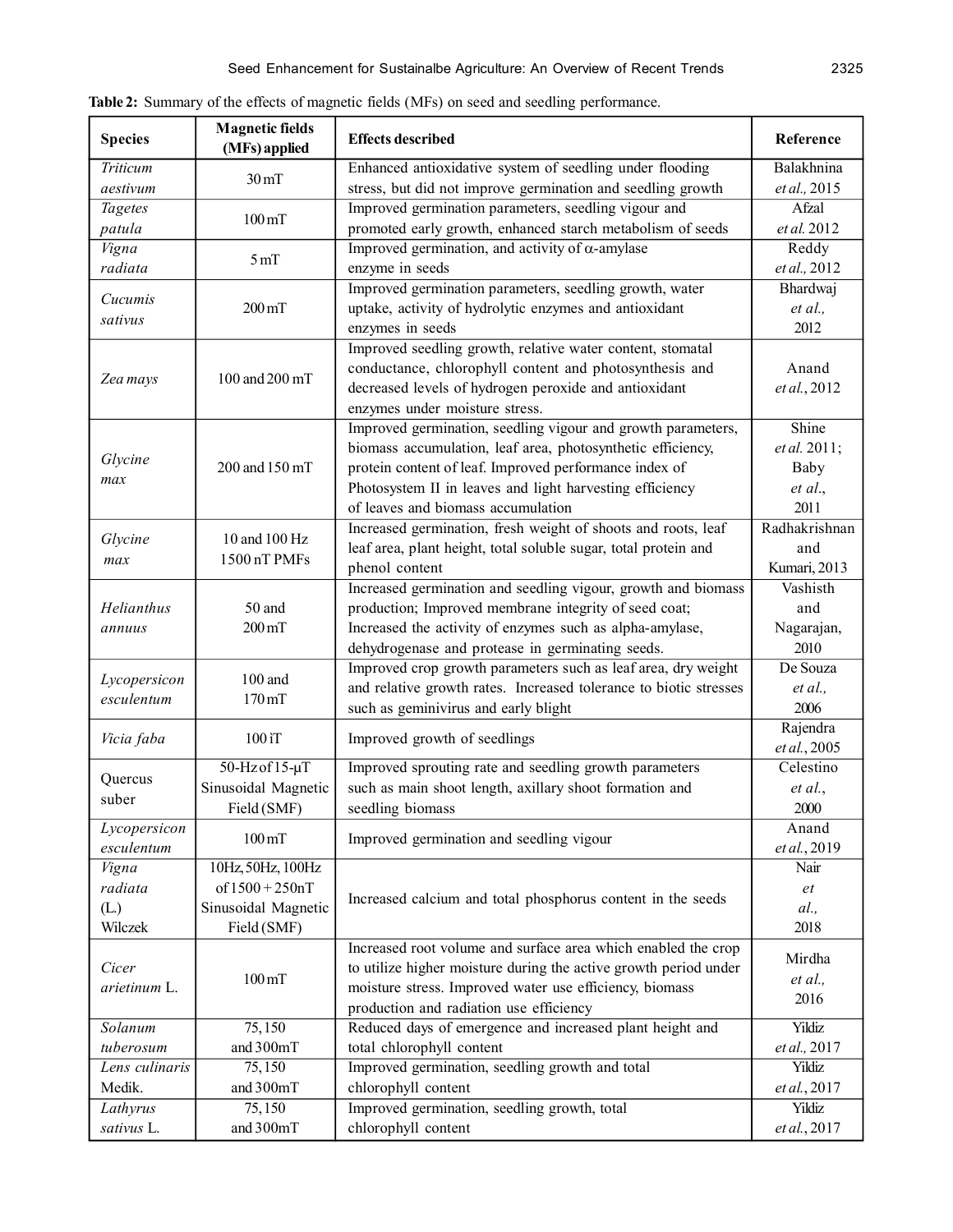through *in vitro* approaches in which plant extracts are used for the bioreduction of metal ions to form nanoparticles. This inexpensive approach of nanoparticle production has been demonstrated using extracts from a variety of plant species in combination with different acids and salts of metals, such as copper, gold, silver, iron and platinum (Makarov *et al*., 2014). The green nanoparticles of gold and silver are known to be very effective in improving the performance of seeds through priming. The effectiveness of nanopriming has been demonstrated in different crops like rice, maize, onion, green gram and some other crops.

# **Magnetopriming**

Magnetic field has been found to have profound effect on living organisms including plants. The earth's magnetic field (50 mT) is a natural component of the environment (Belyavskaya, 2004). The magnetic flux density is measured by the unit Tesla (T) which corresponds to  $kgs<sup>-2</sup>A<sup>-1</sup>$ , where A denotes Ampere. Both static magnetic field (SMF) generated by a permanent magnet like magnetic field of earth or by industrial processes and electromagnetic field (EMF) generated by electrically charged objects are utilized in agriculture for priming of seeds (Mitchell and Cambrosio, 1997; Baby *et al*., 2011).



**Fig. 2.** Magnetopriming: process, possible mechanism of action and morphophysiological effects on plant

During magnetopriming process the seeds are exposed to magnetic field which is a non-invasive physical stimulant for a specific duration of time, to induce physiological changes in the seed. Unlike normal seed priming which involves soaking of seeds in priming solutions, the dry seeds are exposed to magnetic field for magnetpriming to improve germination, seedling vigour, yield and stress tolerance of crops (Anand, 2014; Kataria, 2017). Magnetopriming are often effectively used as a presowing treatment for mitigating adverse effects of various environmental stresses such as drought, salinity, disease and pests during germination and early crop growth (Kataria, 2017).

Magneto-primed seeds show enhanced rate of germination, vigour, root and shoot growth and biomass production. This method of seed priming has been found to boost the performance of seeds of maize, wheat and chickpea and increased water absorption characteristics of seeds resulting in quicker hydration of enzymes such as amylase, protease and dehydrogenase, early germination and increased vigour of seedlings under water deficit and salinity stress (Table 2). The exposure the seeds of different strengths and durations of magnetic field on the germination, growth and physiology of various

> crops was previously reviewed by Araújo *et al*., (2016). This method of seed enhancement also increased germination and seedling growth and vigour of chickpea and was efficient in mitigating salinity stress at the stage of early crop growth (Thomas *et al*., 2013). Magnetopriming of tomato seeds (exposure to magnetic field of 100 mT for 30 minutes followed by imbibition for 12 hours) was found to increase production of  $H_2O_2$  in seeds (Anand *et al*., 2019).

> $H_2O_2$ signalling was found to plays a *vital* role during magnetopriming of seeds (Anand *et al*., 2019). Balanced  $H_2O_2$  acts as a signalling centre for the regulation of seedling vigour in different ways. The antagonistic relationship between  $\text{GA}_3$  and ABA is known to play an important role in dormancy as well as germination of seeds. The role of  $H_2O_2$  as a signalling hub for regulation of dormancy and germination through concurrent activation of ABA catabolism and  $GA_3$  biosynthesis is well known (Kucera *et al*., 2005; Razem *et al*.,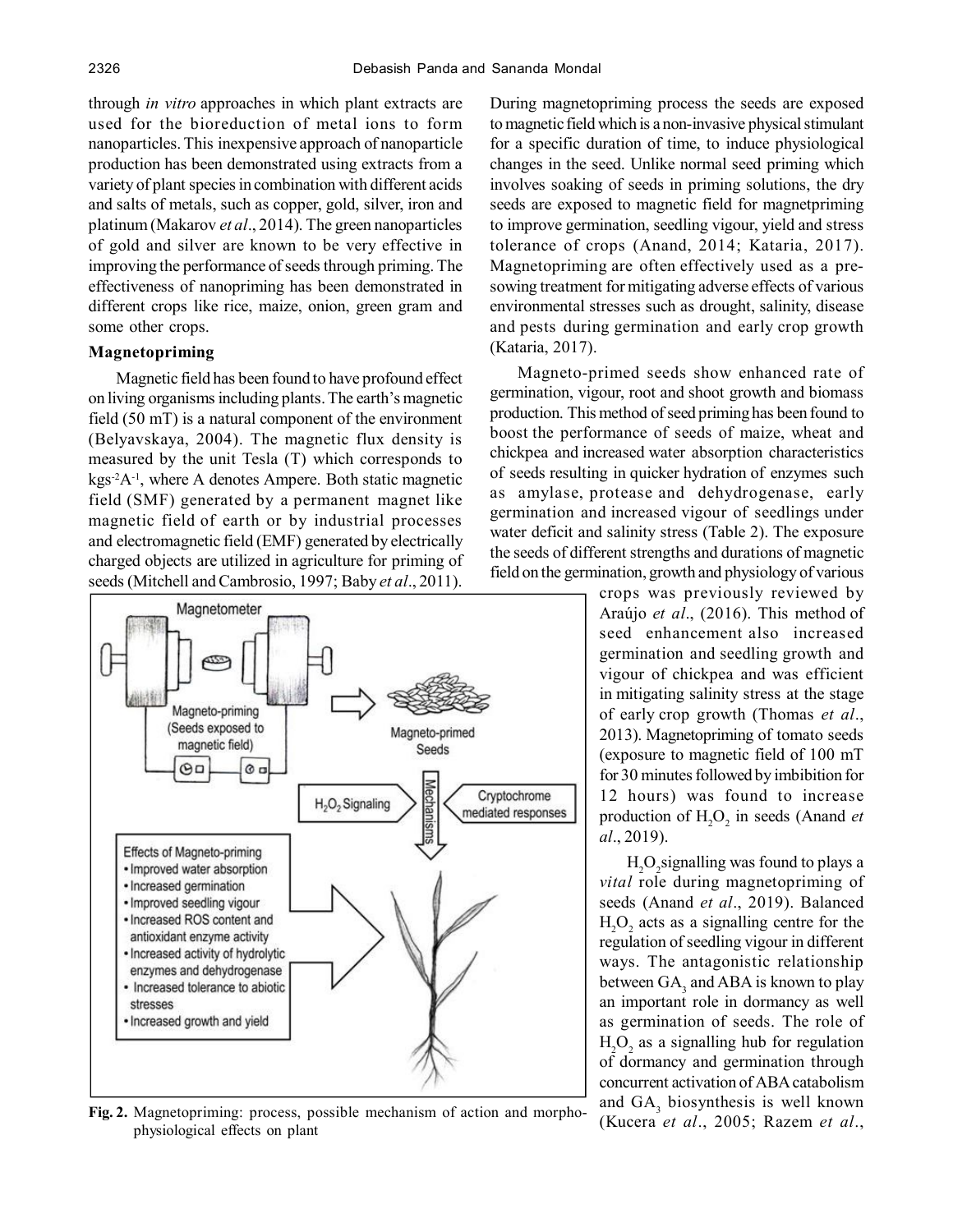2006; Weiss and Ori, 2007). According to Anand *et al*. (2019) metallothionein and receptor for activated C kinase 1 (RACK1) are also considered to play vital role in the oxidative signalling process as well as scavenging and production of hydrogen peroxide. Several genes associated with positive control of germination are known to be regulated by  $\mathrm{H}_{2}\mathrm{O}_{2}$  through carbonylation of protein, activation and modulation of kinase transduction cascades along with concomitant change in cellular redox states. Increased levels of hydrogen peroxide found in faster germinating magneto-primed seeds, under both water deficit and salinity stress has been attributed for its role in oxidative signalling during seed germination process. The oxidative window formed by production of reactive oxygen species ensured that faster germination rate and vigorous seedlings from magneto-primed seeds. Improved root system integrated with higher photosynthetic efficiency and efficient partitioning of Na<sup>+</sup> increased yield from magneto-primed seeds under salinity stress (Anand, 2014). Unlike other conventional priming techniques, it avoids seed hydration and dehydration cycle, allows storage of the seed at room temperature and is ecofriendly (Anand, 2014; Kataria, 2017). Magnetopriming has been found to enhance the activity of hydrolytic enzymes such as  $\alpha$ -amylase, dehydrogenase and protease in seeds during imbibition. The enhanced germination, seedling vigour and rooting traits of SMFstreated seeds may be attributed to the higher activities of hydrolysing enzymes (Araújo *et al*., 2016). However, the mechanism of perception of MFs by plants and regulation of the signal transduction pathway is not fully understood. MF-perception/signaling in plants is considered to be mediated by the blue light photoreceptors-cryptochromes (Ahmad *et al*., 2007; Araújo *et al*., 2016). The process of magnetopriming, possible mechanism of action and morpho-physiological effects on plant is presented in fig. 2.

# **Seed Coating**

Seed coating involves application of a layer of exogenous material around the natural seed coat (Pedrini *et al*., 2017). The seed coating is intended to modify the physical properties to improve handling of seeds through standardisation of seed weight and size and facilitate delivery of active ingradients such as protectants, nutrients, symbionts, soil adjuvant, phytoactive substances, growth regulators, colours and tracers etc. (Kaufman, 1991; Avelar *et al*., 2012; Halmer, 2008; Pedrini *et al*., 2017). There are three different types of seed coating namely film coating, encrusting and pelleting which are categorized according to their physical characteristics such as weight, size and sorting properties (Pedrini *et al.*, 2017). The film coating involves application of a thin layer of external

material (usually  $\leq 10\%$  of seed weight) around the seed, whereas encrusting involves application of a thick coating around the seed leading to significant increase in weight and volume of seed but without altering the original seed shape (Pedrini *et al*., 2017). The application of a very thin layer of high-quality polymer around the seed during film coating causes virtually no change in size and weight of seeds (Anonymous, 2019a). Though both encrusting and pelleting involves application of a thick layer of exogenous coating around the seed, pelleting differs from encrusting in the sense that encrusting does not alter the original shape of the seeds and pelleting changes the original shape of coated seeds. The film coated and encrusted seed are usually distinguished by weight whereas pelleted seeds are sorted by diameter (Pedrini *et al.*, 2017). The synthetic polymers used as binders during seed coating help in adherence and retention of active ingredients onto the seed and modify imbibition to facilitate early germination (Leubner, 2019). The temperature sensitive polymers regulate water uptake by the seed at specific temperature thresholds to limit germination of seeds only at the onset of favourable environmental conditions suitable for continued growth (Pedrini *et al*., 2017; Leubner, 2019).

Seed pelleting in involves application of a very thick coating around seed which can cover irregular seed shapes (Pedrini *et al*., 2017) usually resulting in spherical shape (irregular shaped seeds change into spherical shape) and the thicker artificial coating makes it impossible to discriminate the initial seed shape (Taylor *et al*., 1998). The irregular shape of seeds of some crops like lettuce and sugar beet etc. or smaller seed size of Begonia, Calceolaria and some other horticultural crops make it difficult sowing mechanically. The seeds become more uniform in shape, weight and size through pelleting which makes facilitates easier and precise planting through planters. Seed planters with adjustable for row spacing can help in planting at correct distances and depths with less seed loss (Anonymous, 2019a). Nutrients can be coated on the seeds through pelleting. The active ingredients as well as suitable protectants (fungicides and insecticides) can also be incorporated into the pellet to protect some species from diseases and pests (Anonymous, 2019a). Pelleting also favours placing of desired quantity of active chemical ingredients near the emerging seedling, which can be used more efficiently (ICAR, 2011). Pelleting not only increases the size of small seeds but also reduces the seed rate of crops. Hence seed coating serves as an important delivery system of active materials to the crop (Anonymous, 2019a). The seed coating or encapsulation technology has immense potential for effective control of both seed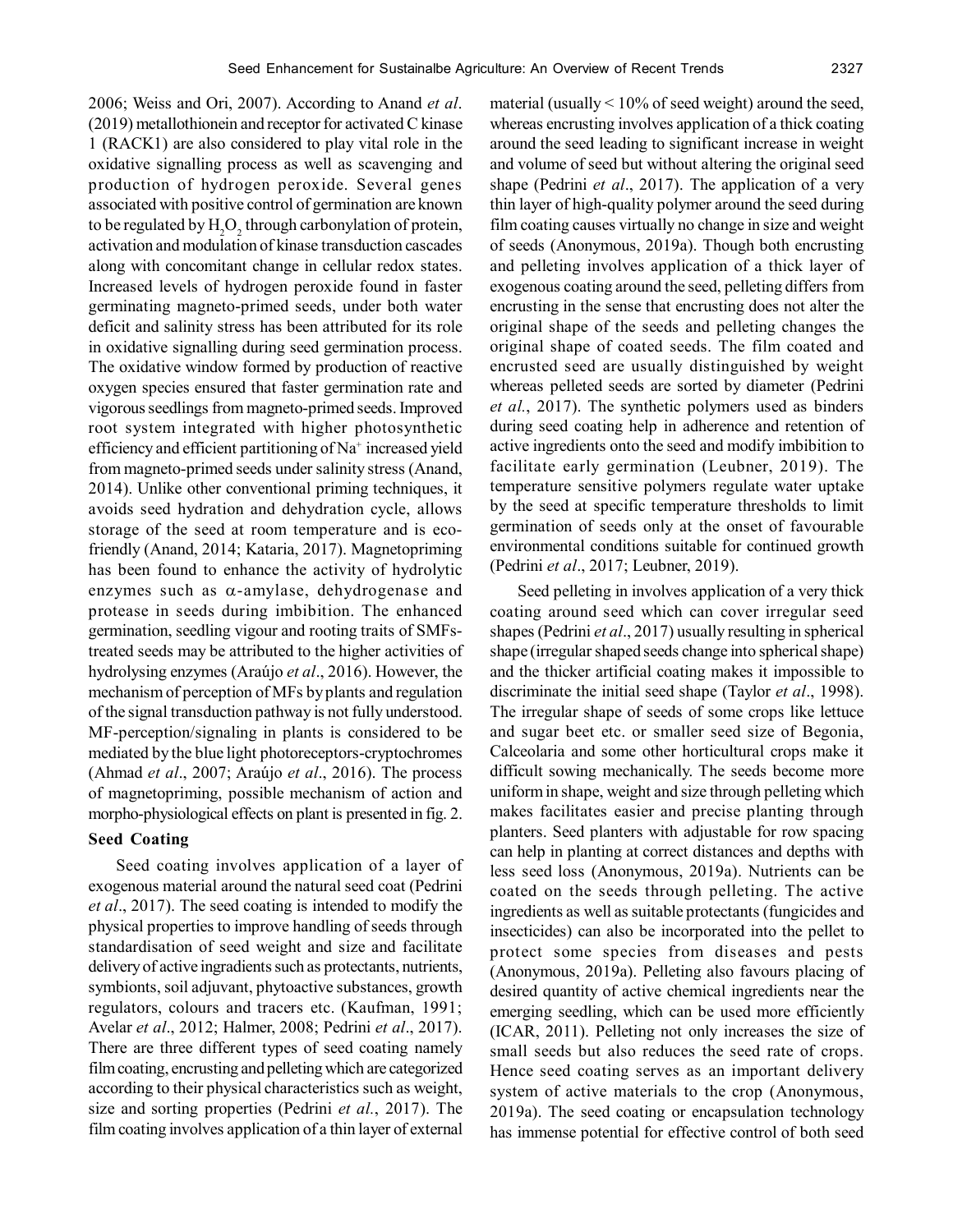borne disease and pest through delivery pesticides onto the seeds directly. The use of chemicals for pest and disease management can be reduced greatly by the application of this environment friendly technology. Seed coating using natural or synthetic adhesive (*e.g*. starch gruel or carboxy methyl cellulose), natural filler (*e.g*. arappu leaf powder, neem kernel powder or vermicompost and Thiram 0.3% or  $ZnSO_4(0.3 \text{ g/kg})$  enhances field emergence and crop growth in soybean. Storability of the coated seed is also satisfactory up to 3 months (ICAR, 2011).

## **Seed hardening**

Seed hardening is a method of physiological preconditioning of the seed by hydration to tolerate drought under rainfed condition (ICAR, 2011). Seeds can be hardened to induce abiotic stress tolerance such as drought and cold tolerance in crops. The initial drought and cold stress of crops can be overcome by imposing these treatments to the seeds. These cold tolerance treatments, which are applied to germinated seeds are meant for only temperate crops and tree seeds. However, the seed: solution ratio (1:1), duration of soaking and method of drying are considered to be very important factors during hardening of seeds (Anonymous, 2019). Seed hardening is known to enhance the germination, vigour, seedling (root and shoot) growth and yield. It helps in the uniformity of seedling emergence and induction of early flowering and uniform seed setting and maturity. However, the success of this treatment is influenced by the method of seed hardening process (Anonymous, 2019). The amount of solution used for hardening process should never be higher than the amount of the seeds to ensure the imbibition of all the solution by the seeds. The solutions should be sufficient for the seeds and excess residual solution may cause leaching effect. The germination process starts after imbibition of water by the seeds. The seeds should be dried back to original moisture content after soaking process is over (Anonymous, 2019). The time required for completion of germination process by hardened seeds is lesser than that of non-hardened seeds. The chemicals commonly used for seed hardening are Calcium chloride  $(CaCl<sub>2</sub>)$ , KCl (Potassium chloride) and Potassium dihydrogen phosphate  $(KH_2PO_4)$ . The method of seed hardening involves soaking of seed in water or solution for limited period in suitable seed to solution ratio followed by drying in shade to restore the original moisture content of the seed.

#### **Seed fortification**

It is a process of seed invigoration which helps in augmenting the vigour or initial strength of the seed to improve the initial field establishment and consequently final yield of the crop (Vishwanath *et al*., 2015). It is the impregnation of the seeds with beneficial substances such as of inorganic nutrients, growth regulators and vitamins through the imbibition phase to enrich the endogenous level of bioactive substances. In this process, seeds are partly hydrated to let metabolic activities to occur but prevent germination of seed. The partly hydrated seeds are then dried back to their original moisture content and weight for routine handling. The fortified seeds are found to germinate earlier than non-fortified seeds. Seed fortification favours supply nutrients to seeds and to achieve the high vigour under unfavourable of soil reactions conditions. In this method, the moisture content of seeds is increased up to 20-25% by soaking the seeds in solutions of equal volume for a duration of 6 to 24 hours to facilitate endogenous impregnation of chemicals. However, the choice of chemicals, their concentration and duration of seed soaking varies from crop to crop. Seed fortification with 0.5 to 1% of  $MnSO<sub>4</sub>$  is known to improve oxidation-reduction potential of seeds ultimately leading to higher germination (ICAR, 2011).

## **Seed conditioning**

The harvested seeds from the field are rarely pure and contains impurities such as crop seeds, weed seeds and inert materials including poor quality seeds (Taylor *et al*., 1998). The main objectives of conditioning are removal of these impurities from the seed lots as well as upgradation or elimination of the poor quality from the high-quality seeds (Copeland and McDonald, 1995). The immature, damaged or off-sized seeds are considered poor quality seeds. This method of upgrading enhances the quality of seeds by improving germination and seedling growth characteristics of the seed lot. Seed conditioning commonly involves the exploitation of the physical parameters such as shape, size and weight (Brandenburg, 1977), while other parameters such as colour and surface texture are used as secondary techniques (Brandenburg and Park, 1977). In the process of seed conditioning dry seeds are usually conditioned on the basis of different physical characteristics by a number of steps involving different equipments (Taylor *et al*., 1998). This is also a useful practice for mid-storage correction of seeds. There are two different methods of seed conditioning such as moist sand conditioning-drying and moist sand conditioning and soaking-drying.

## *Moist sand conditioning-drying*

The invigoration of seeds through moist sand condition conditioning involves thorough mixing of seeds with premoistened sand. In this method seeds are mixed with three times of air-dried sand to facilitate slow and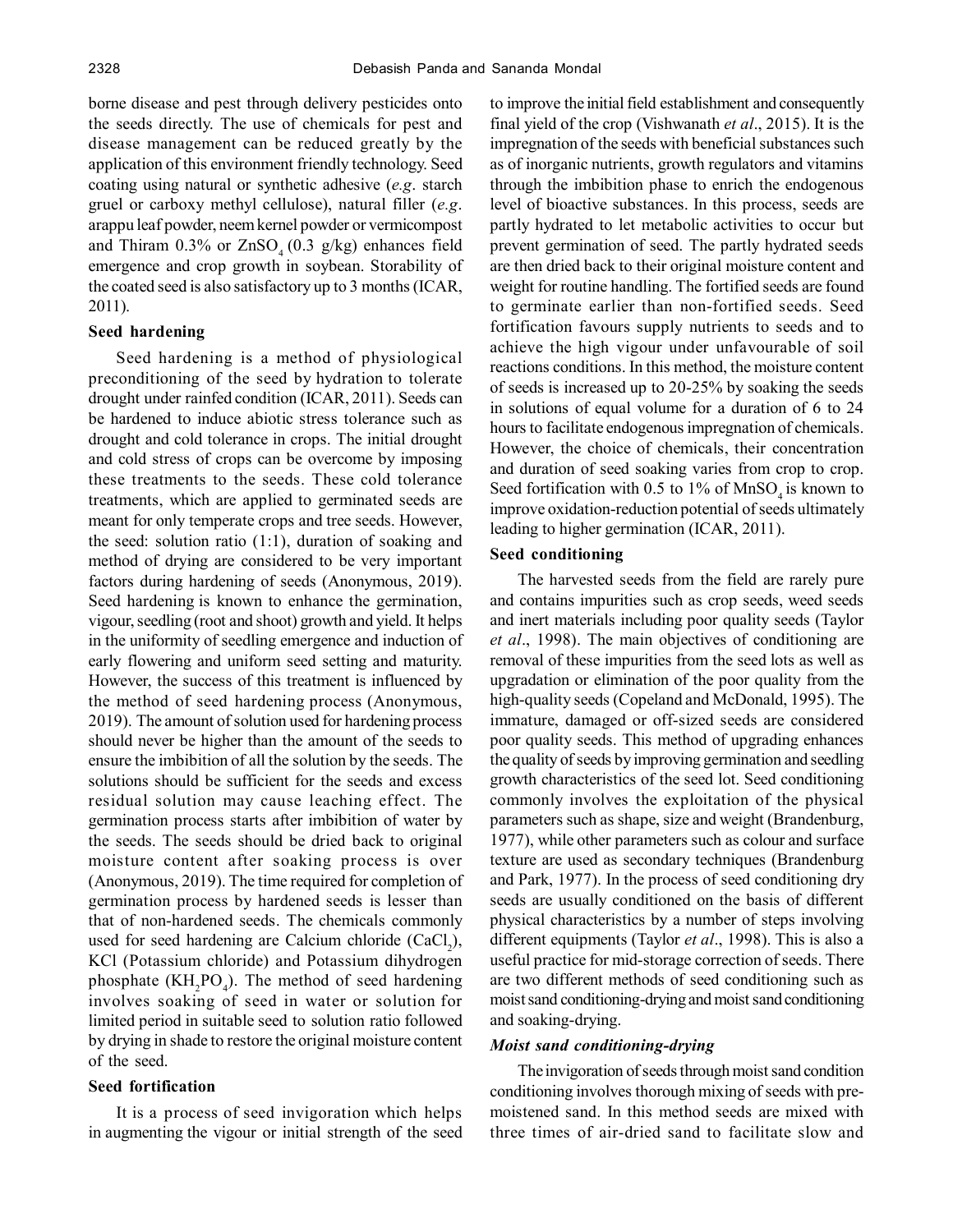progressive uptake of moisture. Required amount of water should be added to the prewashed and dried fine-grained sand to maintain the moisture content of the sand in the range of 5-10%. The amount of water added to the sand should be sufficient to start metabolic reactions but insufficient to initiate germination. The mixture of dry seed and pre-moistened sand is usually kept at room temperature for 16-36 hours depending on the material and moisture content (Anonymous, 2019). The seeds are found to absorb moisture from the moistened sand during incubation. The hydrated seeds are separated from sand by sieving and dried back to the original weight (Renganayaki and Sripunitha, 2010).

## *Moist sand conditioning and soaking-drying*

This method of seed conditioning involves two steps. The first step involves conditioning of seeds by mixing with moist sand for 24 hours following the method of moist sand conditioning-drying (Anonymous, 2019). The second step involves again soaking of moistened seeds in water for 2 hours followed by drying back to its original moisture content (Renganayaki and Sripunitha, 2010).

# **Conclusion**

In advent of global warming and consequent climate, sustainable crop production can only be achieved through a good crop stand. Seed enhancement technologies which involve a range of seed treatment approaches such priming, hardening, pelleting, conditioning etc. has immense application in modern agriculture. It is not only useful for improving crop stands through better germination rates and seedling vigour but also improves crop yields under different biotic and abiotic stresses. This low cost and eco-friendly technology can be a commercially viable option for the farmers as seed enhancement reduces the use of chemical fertilizers and other agrochemicals. Recent advances in seed priming technologies such as nano-priming and magneto-priming, can also augment crop growth and yield and improve the tolerance of crops to different environmental stresses. Bio priming involving different microorganisms like bacteria and fungi can also be useful for control of diseases and growth promotion of plants. Seed invigoration and nutripriming can also improve the growth of crops through availability of essential nutrients to the crops. However, integration of physiological and molecular approaches with seed enhancement technologies can contribute greatly to the performance of crops.

## **References**

Acharya, P., G.K. Jayaprakasha, K. Crosby and B.S. Patil (2017). Nanopriming: An Effective Technique to Improve Seed Germination, Growth and Quality in Onion (*Allium* *cepa* L.). (online) Available at: https://ashs.confex.com/ ashs/2017/.../Presentation/.../ashs-poster-09-15-2017.new. pd. (Accessed 9 April 2018).

- Afzal, I., K. Mukhtar, M. Qasim, S.M.A. Basra, M. Shahid and Z. Haq (2012). Magnetic stimulation of marigold seed. *Int. Agrophys.*, **26:** 335-339.
- Afzal, I., H.U. Rehman, M. Naveed and S.M.A. Basra (2016). Recent Advances in Seed Enhancements. In: New Challenges in Seed Biology - Basic and Translational Research Driving Seed Technology, S. Araújo (Ed.), IntechOpen, DOI: 10.5772/64791.
- Ahmad, M., P. Galland, T. Ritz, R. Wiltschko and W. Wiltschko (2007). Magnetic intensity affects cryptochromedependent responses in *Arabidopsis thaliana*. *Planta.*, **225:** 615-624.
- Anand, A. (2014). Magnetopriming an alternate strategy for crop stress management of field crops. India: Institute of Nuclear Medicine and Allied Sciences.
- Anand, A., A. Kumari, M. Thakur and A. Koul (2019). Hydrogen peroxide signaling integrates with phytohormones during the germination of magnetoprimed tomato seeds. *Sci. Rep*., **9**:8814 doi.org/10.1038/s41598-019-45102-5.
- Anand, A., S. Nagarajan, A.P.S. Verma, D.K. Joshi, P.C. Pathak and J. Bhardwaj (2012). Pre-treatment of seeds with static magnetic field ameliorates soil water stress in seedlings of maize (*Zea mays* L.). *Indian J. Biochem. Biophys*., **49:** 63-70.
- Anonymous (2019a). Encrusting and Pelleting. https:// www.incotec.com Accessed 4 August 2019.
- Anonymous (2019). Seed Treatment. http://eagri.org Accessed 26 August 2019.
- Araújo, S.S., S. Paparella, D. Dondi, A. Bentivoglio, D. Carbonera and A. Balestrazzi (2016). Physical Methods for Seed Invigoration: Advantages and Challenges in Seed Technology. *Front. Plant Sci*., **7:** 646.
- Avelar, S.A.G., F.V. de Sousa, G. Fiss, L. Baudet and S.T. Peske (2012). The use of film coating on the performance of treated corn seed. *Revista Brasileira de Sementes.*, **34:** 186-192.
- Baby, S.M., G.K. Narayanaswamy and A. Anand (2011). Superoxide radical production and performance index of Photosystem II in leaves from magneto-primed soybean seeds. *Plant Signal. Behav.,* **6:** 1635-1637.
- Bahadir, A., R. Beyaz and M. Yildiz (2018). Effect of magnetic field on *in vitro* seedling growth and shoot regeneration from cotyledon node explants of *Lathyrus chrysanthus* boiss. *Bioelectromagnetics.*, **39(7):** 547-555.
- Balakhnina, T., P. Bulak, M. Nosalewicz, S. Pietruszewski and T. W³odarczyk (2015). The influence of wheat *Triticum aestivum* L. seed pre-sowing treatment with magnetic fields on germination, seedling growth and antioxidant potential under optimal soil watering and flooding. *Acta Physiol. Plant.,* **37:** 59.
- Balestrazzi, A., M. Dona, A. Macovei, M.E. Sabatini, A. Pagano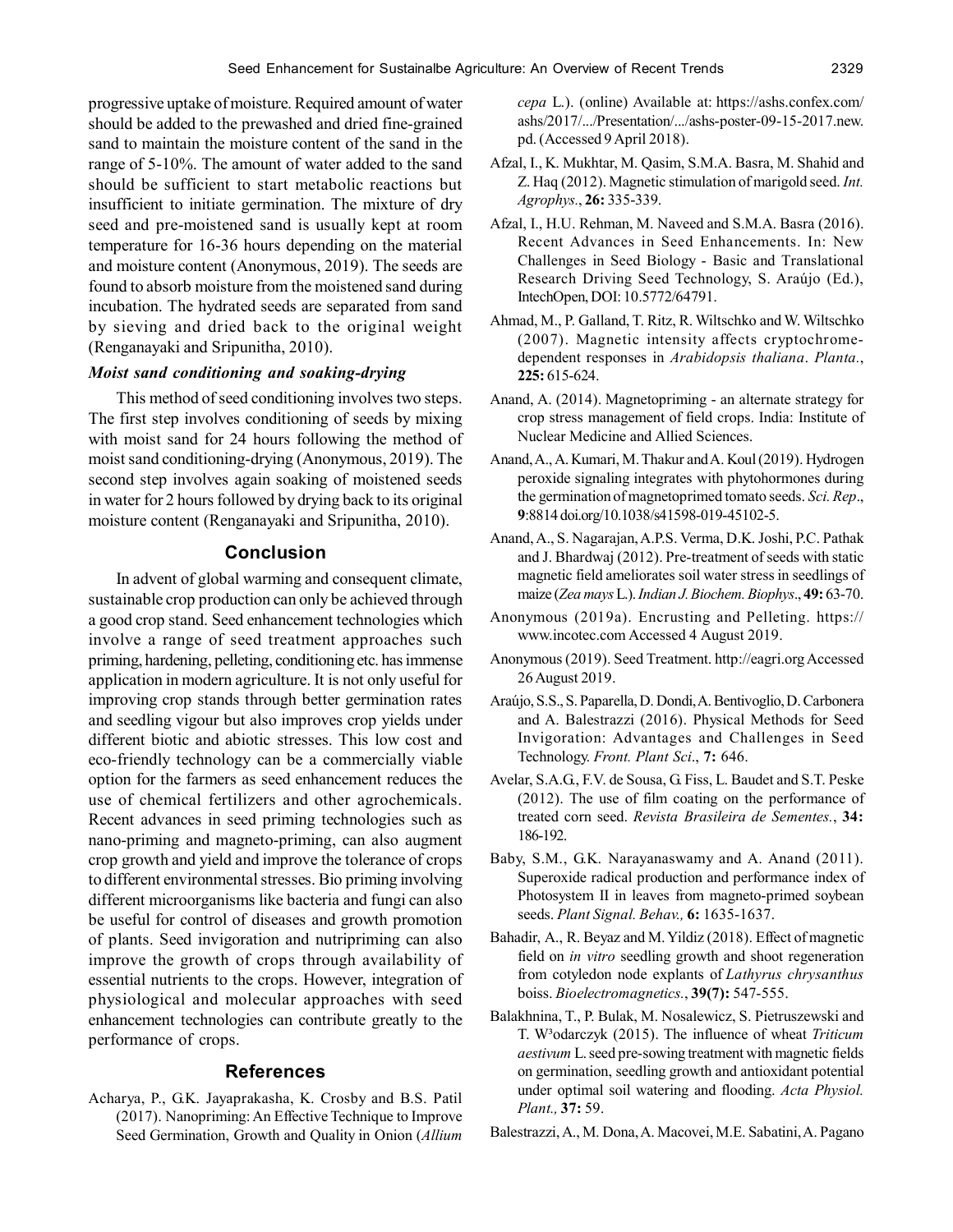and D. Carbonera (2015). DNA repair and telomere maintenance during seed imbibition: correlation of transcriptional patterns. *Telomere Telomerase.,* **2:** e496.

- Belyavskaya, N.A. (2004). Biological effects due to weak magnetic field on plants. *Adv. Space Res*., **34:** 1566-1574.
- Bhardwaj, J., A. Anand and S. Nagarajan (2012). Biochemical and biophysical changes associated with magneto priming in germinating cucumber seeds. *Plant Physiol. Biochem.,* **57:** 67-73.
- Bose, B., M. Kumar, R.K. Singhal and S. Mondal (2018). Impact of Seed Priming on the Modulation of Physico-chemical and Molecular Processes During Germination, Growth and Development of Crops In: Advances in Seed Priming, A. Rakshit, H.B. Singh (Eds.), Springer Singapore, 23-40 doi:10.1007/978-981-13-0032-5.
- Boyd, A.H. and H.C. Potts (2018). Principles of Seed Conditioning. (online) Available at: http://ir.library.msstate. edu/bitstream/handle/11668/14035/1983-03-Boyd% 26Potts.pdf?sequence=1&isAllowed=y. (Accessed 7 April 2018).
- Brandenburg, N.R. (1977). The principles and practice of seed cleaning separation with equipment that senses dimensions, shape, density and terminal velocity of seeds. *Seed Sci Technol.*, **5:** 173-186.
- Brandenburg, N.R. and J.K. Park (1977). The principles and practice of seed cleaning separation with equipment that senses surface texture, colour, resilience and electrical properties of seeds. *Seed Sci. Technol*., **5:**187-197.
- Celestino, C., M.L. Picazo and M. Toribio (2000). Influence of chronic exposure to an electromagnetic field on germination and early growth of *Quercus suber* seeds: preliminary study. *Electromagn. Biol. Med.,* **19:** 115-120.
- CGIAR (1978). Farming Systems Research at International Agricultural Research Centre Roam Secretariat, Agriculture Department, FAO, Rome.
- Chen, C., I. Letnik, Y. Hacham, P. Dobrev, B.H. Ben-Daniel, R. Vankova, R. Amir and G. Miller (2014). ASCORBATE PEROXIDASE6 protects Arabidopsis desiccating and germinating seeds from stress and mediates cross talk between reactive oxygen species, abscisic acid and auxin. *Plant Physiol*., **166:** 370-383.
- Co´rdoba-Can˜ero, D., T. Rolda´n-Arjona and R.R. Ariza (2014). Arabidopsis ZDP DNA 30 -phosphatase and ARP endonuclease function in 8-oxoG repair initiated by FPG and OGG1 DNA glycosylases. *Plant J*., **79:** 824-834.
- Copeland, L.O. and M.B. McDonald (1995). Seed science and technology, 3rd Edn. New York, Chapman & Hall.
- De Souza, A., D. Garcí, L. Sueiro, F. Gilart, E. Porras and L. Licea (2006). Pre-sowing magnetic treatments of tomato seeds increase the growth and yield of plants. *Bioelectromagnetics.,* **27:** 247-257.
- Dehkourdi, E.H. and M. Mosavi (2013). Effect of Anatase Nanoparticles  $(TiO_2)$  on Parsley Seed Germination

(*Petroselinum crispum*) *In Vitro*. *Biol Trace Elem Res.,* **155:** 283-286.

- Dragicevic, V., M. Spasic, M. Simic, Z. Dumanovic and B. Nikolic (2013). Stimulative influence of germination and growth of maize seedlings originating from aged seeds by 2, 4-D potencies. *Homeopathy.*, **102:**179-186.
- Evenari, M. (1980). The history of germination research and lesson it contains for today. *Israel J. Bot*., **29:** 4-21.
- Guha, T., K.V.G. Ravikumar, A. Mukherjee, A. Mukherjee and R. Kundu (2018). Nanopriming with zero valent iron (nZVI) enhances germination and growth in aromatic rice cultivar (*Oryza sativa cv. Gobindabhog* L.), *Plant Physiol Biochem.,* **127:** 403-413.
- Halmer, P. (2008). Seed technology and seed enhancement. *Acta. Hortic*., **771:** 17-26.
- Harris, D. (2004). On-farm seed priming reduces risk and increases yield in tropical crops. In: Proceeding of the 4th Int. Crop Science Congress, Brisbane, Australia September 26-October 1, 2004. Available from: www.cropscience. org.au.
- Hussain, A., M. Rizwan, Q. Ali and S. Ali (2019). Seed priming with silicon nanoparticles improved the biomass and yield while reduced the oxidative stress and cadmium concentration in wheat grains. *Environ. Sci. Pollut. Res. Int.,* **26(8):** 7579-7588.
- Hussain, S., F. Khan, H.A. Hussain and L. Nie (2016). Physiological and Biochemical Mechanisms of Seed Priming-Induced Chilling Tolerance in Rice Cultivars. *Front. Plant Sci*., **7:** 116.
- Hussain, S., M. Zheng, F. Khan, A. Khaliq, S. Fahad, S. Peng, J. Huang, K. Cui, L. Nie (2015). Benefits of rice seed priming are offset permanently by prolonged storage and the storage conditions. *Sci. Rep.* **5:** 8101. *doi:* 58101 10.1038/ srep08101.
- Ibrahim, E.A. (2016). Seed priming to alleviate salinity stress in germinating seeds. *J. Plant Physiol.* **192:** 38-46.
- ICAR (2011). Seed Enhancement. Handbook of Agriculture. Indian Council of Agricultural Research, New Delhi. 1066-1069.
- Jisha, K.C., K. Vijayakumari and J.T. Puthur (2013). Seed priming for abiotic stress tolerance: an overview. *Acta. Physiol. Plant.,* **35:** 1381-1396.
- Kalaivani, S, G. Sasthri, A. Selvakumari, P. Srimathi, K. Vanangamudi and M. Vanangamudi (2010). Seed Quality Enhancement: Principles and Practices. Scientific Publishers (India), Jodhpur.
- Karssen, C.M., A. Haigh, P. Van der Toorn and R. Weges (1989). Physiological Mechanisms Involved in Seed Priming. In: Recent Advances in the Development and Germination of Seeds, R.B. Taylorson (eds), NATO ASI Series (Series A: Life Sciences), Vol 187. Springer, Boston, MA.
- Karssen, C.M., S. Zagorski, J. Kepczynski and S.P.C. Groot (1989). Key role for endogenous gibberellins in the control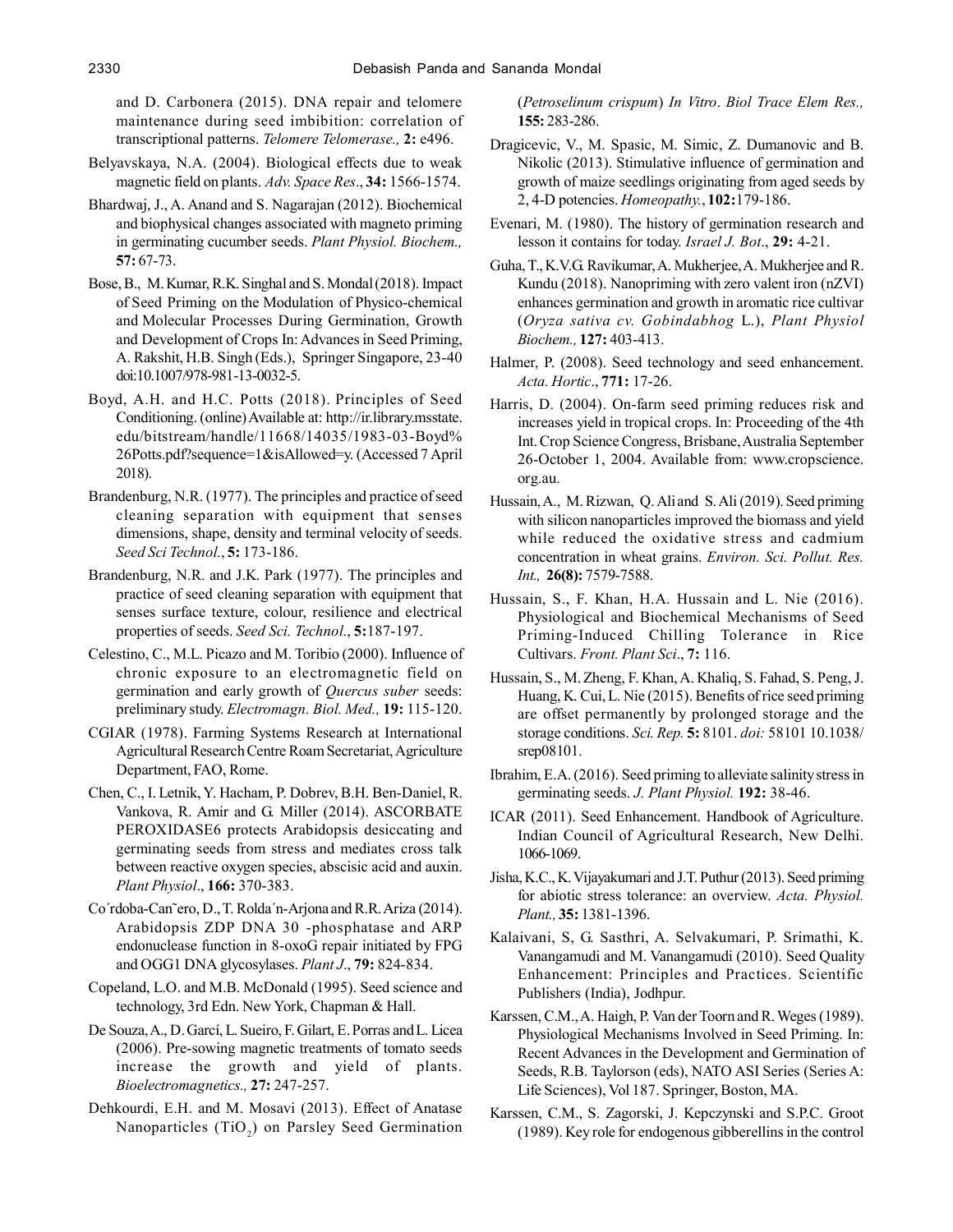of seed germination. *Ann. Bot*., **63:** 71-80.

- Kasote, D.M., J.H.J. Lee, G.K. Jayaprakasha and B.S. Patil (2019). Seed Priming with Iron Oxide Nanoparticles Modulate Antioxidant Potential and Defense-Linked Hormones in Watermelon Seedlings. *A.C.S. Sustainable Chem. Eng*. **7(5):** 5142-5151.
- Kataria, S. (2017). Role of Reactive Oxygen Species in Magnetoprimed Induced Acceleration of Germination and Early Growth Characteristics of Seeds. In: V.P. Singh, S. Singh, D.K. Tripathi, S.M. Prasad and D.K. Chauhan (eds). Reactive Oxygen Species in Plants. doi:10.1002/ 9781119324928.ch4.
- Kaufman, G. (1991). Seed coating: a tool for stand establishment; a stimulus to seed quality. *Hort. Technology.,* **1:** 98-102.
- Khan, A.A., H. Miura, J. Prusinski and S. Ilyas (1990). Matriconditioning of seeds to improve emergence. In: Proceedings of National Symposium Stand Establishment Horticultural Crops, Minneapolis, 19-40.
- Kucera, B., M.A. Cohn and G. Leubner-Metzger (2005). Plant hormone interactions during seed dormancy release and germination. *Seed. Sci. Res*., **15:** 281-307.
- Leubner, G. (2019). The Seed Biology Place-Seed Biology Place. http://www.seedbiology.de Accessed 2 September 2019.
- Lutts, S., P. Benincasa, L. Wojtyla, S.S. Kubala, R. Pace., K. Lechowska, M. Quinet and M. Garnczarska (2016). Seed Priming: New Comprehensive Approaches for an Old Empirical Technique. In: New Challenges in Seed Biology -Basic and Translational Research Driving Seed Technology, Intech Open. doi.org/10.5772/64420.
- Mahakham, W., A.K. Sarmah, S. Maensiri, P. Theerakulpisut (2017). Nanopriming technology for enhancing germination and starch metabolism of aged rice seeds using phytosynthesized silver nanoparticles. *Sci. Rep*., **7:** 8263.
- Makarov, V.V., A.J. Love, O.V. Sinitsyna, S.S. Makarova, I.V. Yaminsky, M. E. Taliansky and N.O. Kalinina (2014). "Green" Nanotechnologies: Synthesis of Metal Nanoparticles Using Plants. *Acta. Naturae.,* **6(1):** 35-44.
- Maroufi, K., H.A. Farahani and O. Moradi (2011). Evaluation of Nano Priming on Germination Percentage in Green Gram (*Vigna radiata* L). *Adv. Environ. Biol*., **5(11):** 3659-3663.
- Mitchell, L.M. and A. Cambrosio (1997). The invisible topography of power: electromagnetic fields, bodies and the environment. *Soc. Stud. Sci*., **27:** 221-271.
- Mridha, N., S. Chattaraj, D. Chakraborty, A. Anand, P. Aggarwal and S. Nagarajan (2016). Pre-sowing static magnetic field treatment for improving water and radiation use efficiency in chickpea (*Cicer arietinum* L.) under soil moisture stress. *Bioelectromagnetics*., **37(6):** 400-408.
- Nair, R.M., T. Leelapriya, K.S. Dhilip, V.N. Boddepalli and D.R. Ledesma (2018). Beneficial effects of Extremely Low Frequency (ELF) Sinusoidal Magnetic Field (SMF) exposure on mineral and protein content of mungbean seeds and sprouts. *Indian J. Agric. Res.,* **52(2):** 126-132.
- Panda, D., K. Pramanik and B.R. Nayak (2012). Use of Sea Weed Extracts as Plant Growth Regulators for Sustainable Agriculture. *Int. J. Bio-resource Stress Manag*., **3(3):** 404-411.
- Panyuta, O., V. Belava, S. Fomaidi, O. Kalinichenko, M. Volkogon and N. Taran (2016). The Effect of Pre-sowing Seed Treatment with Metal Nanoparticles on the Formation of the Defensive Reaction of Wheat Seedlings Infected with the Eyespot Causal Agent. *Nanoscale Res. Lett*., **11:** 92.
- Paparella, S., S.S. Arau´jo, G. Rossi, M. Wijayasinghe, D. Carbonera and A. Balestrazzi (2015). Seed priming: state of the art and new perspectives. *Plant Cell Rep*., DOI 10.1007/ s00299-015-1784-y.
- Pedrini, S., D.J. Merritt, J. Stevens and K. Dixon (2017). Seed Coating: Science or Marketing Spin? *Trends Plant Sci*., **22:** 2. http://dx.doi.org/10.1016/j.tplants.2016.11.002
- Poddar, K., J. Vijayan, S. Ray and T. Adak (2018). Nanotechnology for Sustainable Agriculture. Biotechnology for Sustainable Agriculture. 281-303.doi:10.1016/b978-0-12-812160- 3.00010-6.
- Radhakrishnan, R. and B.D.R. Kumari (2013). Influence of pulsed magnetic field on soybean (*Glycine max* L.) seed germination, seedling growth and soil microbial population. *Indian J. Biochem. Biophys*., **50:** 312-317.
- Rahimi, D., D. Kartoolinejad, K. Nourmohammadi and R. Naghdi (2016). Increasing drought resistance of *Alnus subcordata* C.A. Mey. seeds using a nano priming technique with multi-walled carbon nanotubes. *J. For. Sci*., **62(6):** 269-278.
- Rajendra P, H.S. Nayak, R.B. Sashidhar, C. Subramanyam, D. Devendranath, B. Gunasekaran, R.S.S. Aradhya, A. Bhaskaran (2005). Effects of power frequency electromagnetic fields on growth of germinating *Vicia faba* L., the broad bean. *Electromagn. Biol. Med*., **24:** 39-54.
- Rajjou, L., M. Duval, K. Gallardo, J. Catusse, J. Bally, C. Job and D. Job (2012). Seed germination and vigor. *Annu. Rev. Plant Biol*. **63**:507–533.
- Raju, B.B. and P.K. Rai (2017). Studies on effect of polymer seed coating, nanoparticles and hydro priming on seedling characters of Pigeonpea (*Cajanus cajan* L.) seed. *J. Pharmacogn Phytochem*., **6(4):** 140-145.
- Rawat, P.S., R. Kumar, P. Ram and P. Pandey (2018). Effect of Nanoparticles on Wheat Seed Germination and Seedling Growth. *Int. J. Agric. Biosyst. Eng*., **12(1):** 13-16.
- Razem, F.A., K. Baron and R.D. Hill (2006). Turning on gibberellin and abscisic acid signaling. *Curr. Opin. Plant Biol.,* **9:** 454-459.
- Reddy, K.V., S.R. Reshma, S. Jareena and M. Nagaraju (2012). Exposure of green gram seeds (*Vigna radiate* var. radiata) to static magnetic fields: effects on germination and  $\alpha$ amylase activity. *Res. J. Seed Sci.,* **5:** 106-114.
- Renganayaki, P.R. and A. Sripunitha (2010). Mid Storage Correction Treatment. In: Seed Quality Enhancement: